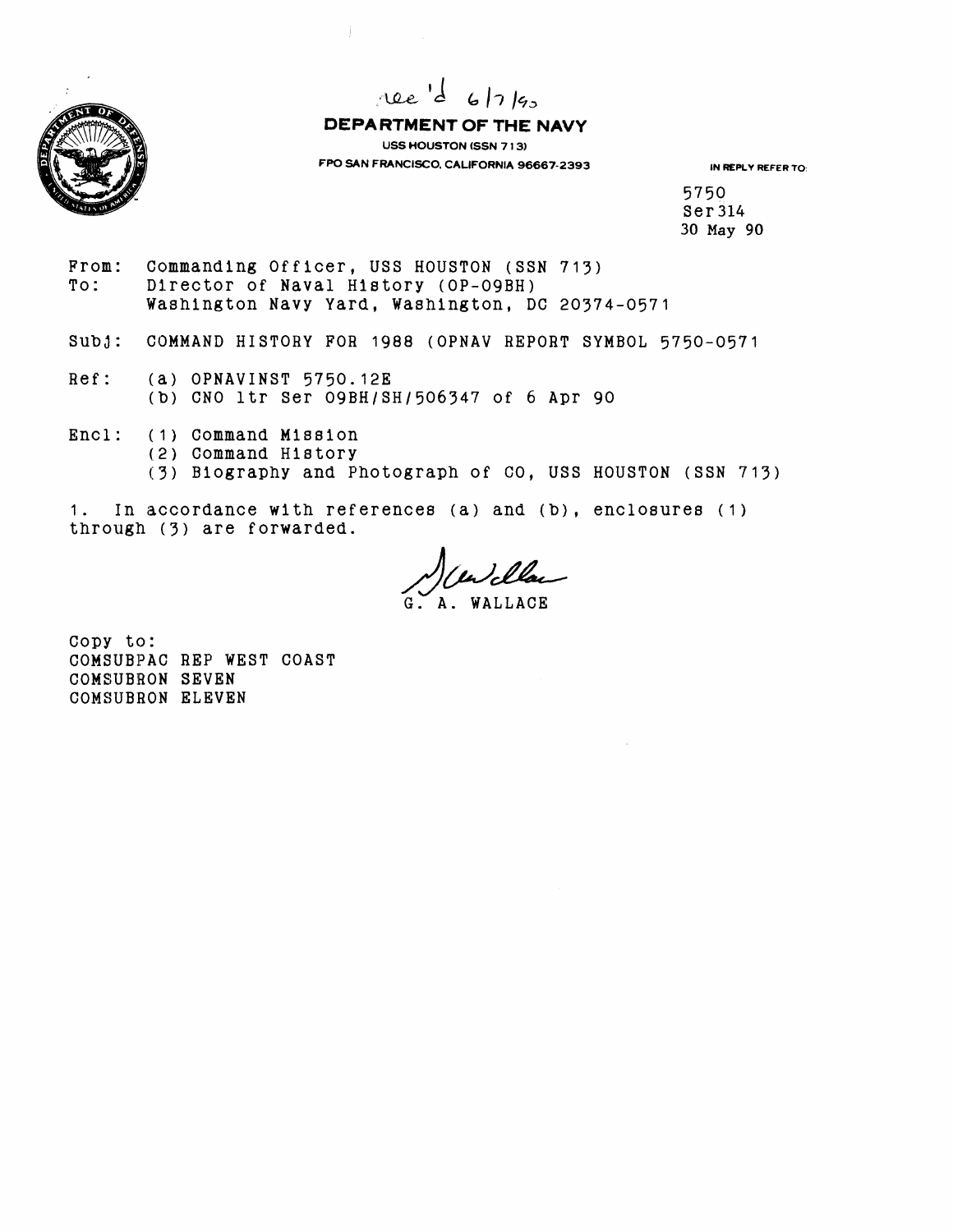## **MISSION OF THE COMMAND**

USS HOUSTON (SSN 713) is a Los Angeles class fast attack submarine assigned to Submarine Squadron ELEVEN based in San Diego, California. HOUSTON'a peacetime mission is to develop proficiency through training to fully employ all of the capabilities of a attack submarine.